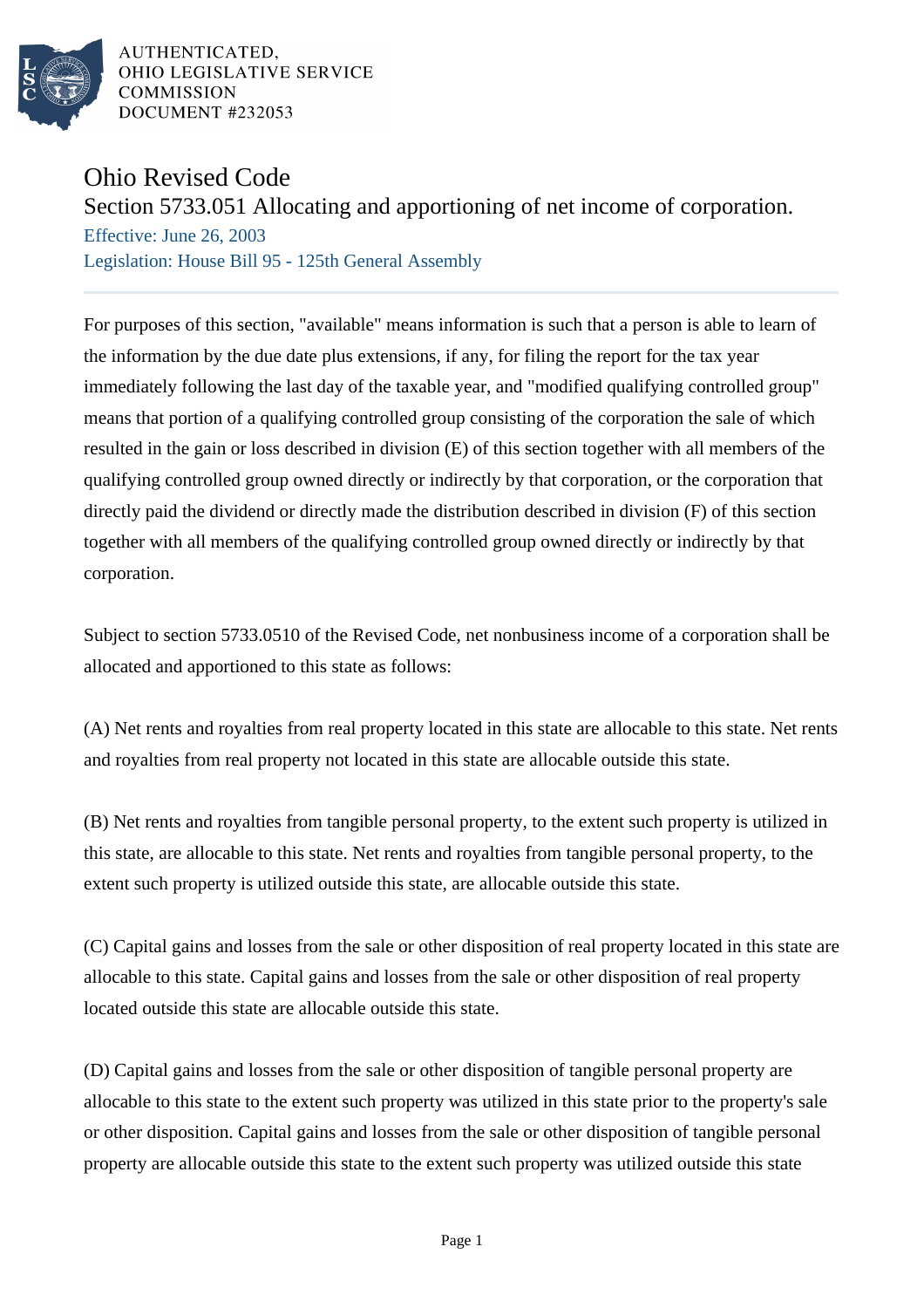

AUTHENTICATED, **OHIO LEGISLATIVE SERVICE COMMISSION** DOCUMENT #232053

prior to the property's sale or other disposition.

(E) Capital gains and losses from the sale or other disposition of intangible property which may produce income enumerated in division  $(F)(1)$  of this section are allocable on the same basis as set forth in that division, substituting the day of the sale or disposition for the day on which the payor pays the dividend or makes the distribution, but if the location of the physical assets described in that division is not available to the taxpayer, such gains and losses are apportionable under division (I) of this section. Capital gains and losses from the sale or other disposition of all other intangible property are apportionable under division (I) of this section.

(F) "Dividends or distributions" to which this division refers are dividends directly or indirectly paid by or distributions directly or indirectly made by any person classified for federal income tax purposes as an association taxable as a corporation.

(1) Dividends or distributions which are not otherwise deducted or excluded from net income, other than dividends or distributions from a domestic international sales corporation, shall be allocated to this state by multiplying such dividends and distributions by a fraction. The numerator of the fraction is the book value of the physical assets in this state of the payor or, if the payor is a member of a modified qualifying controlled group on the last day of the payor's fiscal or calendar year ending immediately prior to the day on which the payor pays the dividend or makes the distribution, the sum of the book values of the physical assets in this state of the payor and of all the other members of the modified qualifying controlled group of which the payor is a member on the last day of the payor's fiscal or calendar year ending immediately prior to the day on which the payor pays the dividend or makes the distribution. The denominator of the fraction is the book value of the physical assets everywhere of the payor or, if the payor is a member of a modified qualifying controlled group on the last day of the payor's fiscal or calendar year ending immediately prior to the day on which the payor pays the dividend or makes the distribution, the sum of the book values of the physical assets everywhere of the payor and of all the other members of the modified qualifying controlled group of which the payor is a member on the last day of the payor's fiscal or calendar year ending immediately prior to the day on which the payor pays the dividend or makes the distribution. Dividends or distributions received from a domestic international sales corporation, or from a payor for which the location of physical assets described in this division is not available to the taxpayer, are apportionable under division (I) of this section.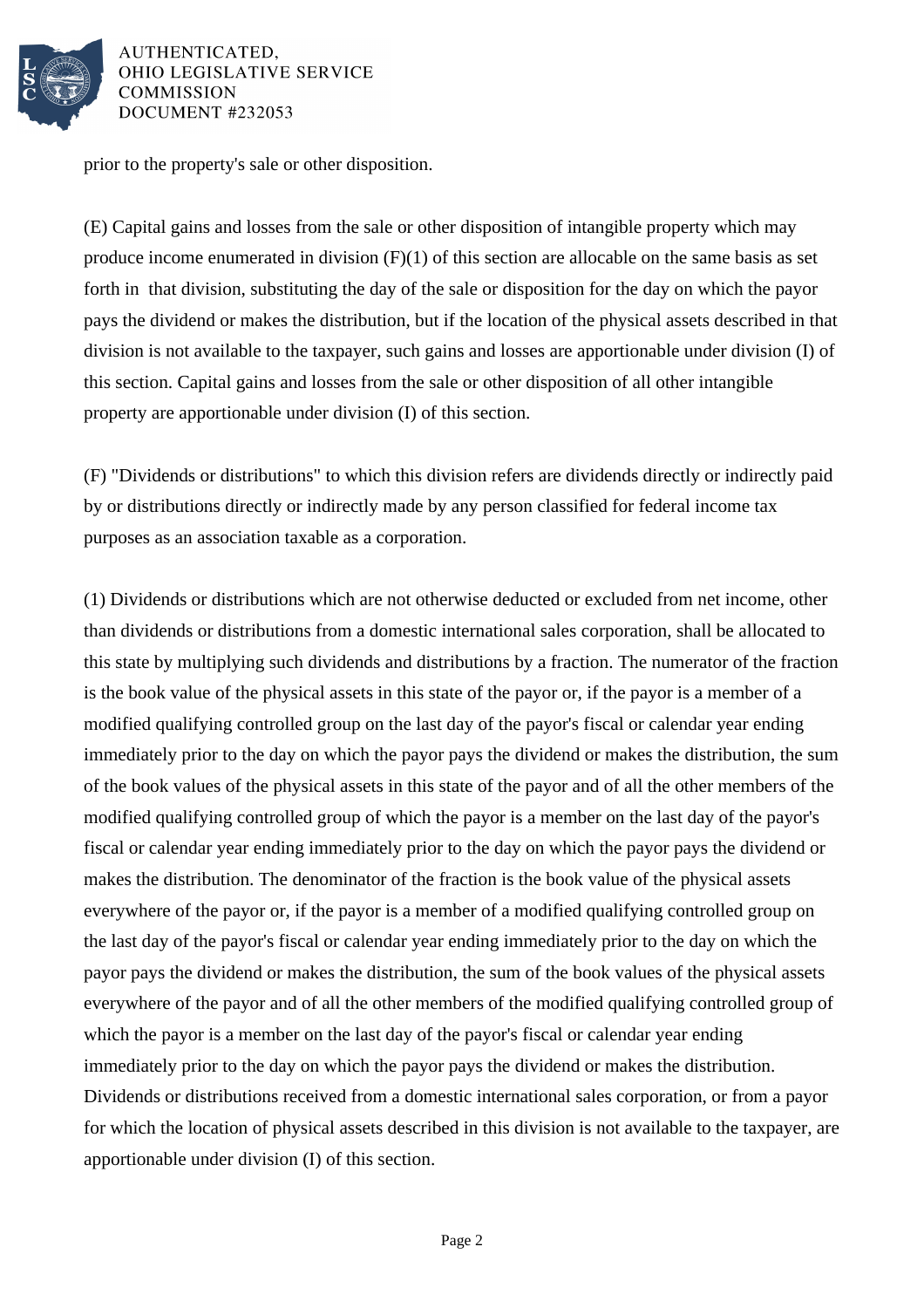

AUTHENTICATED, OHIO LEGISLATIVE SERVICE **COMMISSION DOCUMENT #232053** 

(2) If the payor of a dividend or distribution, or if that payor and any members of the qualifying controlled group of which the payor is a member on the last day of the payor's fiscal or calendar year ending immediately prior to the day on which the payor pays the dividend or makes the distribution, separately or cumulatively own, directly or indirectly, on the last day of the payor's fiscal or calendar year ending immediately prior to the day on which the payor pays the dividend or makes the distribution, more than fifty per cent of the equity of a pass-through entity, then for purposes of division (F)(1) of this section the payor and the other members are deemed to own the proportionate share of the physical assets that the pass-through entity directly or indirectly owns on the last day of the payor's fiscal or calendar year ending immediately prior to the day on which the payor pays the dividend or makes the distribution.

(3) For the purposes of division (F)(3) of this section, "upper level pass-through entity" means a pass-through entity directly or indirectly owning any equity of another pass-through entity, and "lower level pass-through entity" means that other pass-through entity. For purposes of divisions (F)(1) and (2) of this section, an upper level pass-through entity is deemed to own, on the last day of the upper level pass-through entity's fiscal or calendar year, the proportionate share of the lower level pass-through entity's physical assets that the lower level pass-through entity directly or indirectly owns on the last day of the lower level pass-through entity's fiscal or calendar year ending within or with the last day of the upper level pass-through entity's fiscal or calendar year. If the upper level pass-through entity directly and indirectly owns less than fifty per cent of the equity of the lower level pass-through entity on each day of the upper level pass-through entity's fiscal or calendar year in which or with which ends the fiscal or calendar year of the lower level pass-through entity and if, based upon clear and convincing evidence, complete information about the location and cost of the physical assets of the lower level pass-through entity is not available to the upper level pass-through entity, then for purposes of divisions  $(F)(1)$  and  $(2)$  of this section, the upper level pass-through entity shall be deemed as owning no equity of the lower level pass-through entity for each day during the upper level pass-through entity's calendar or fiscal year in which or with which ends the lower level pass-through entity's fiscal or calendar year.

(G) Net rents, net royalties, and net technical assistance fees from intangible property are allocable to this state to the extent that the activity of the payor thereof giving rise to the payment takes place in this state. If the location of a payor's activity is not available to the corporation, the net rents, net